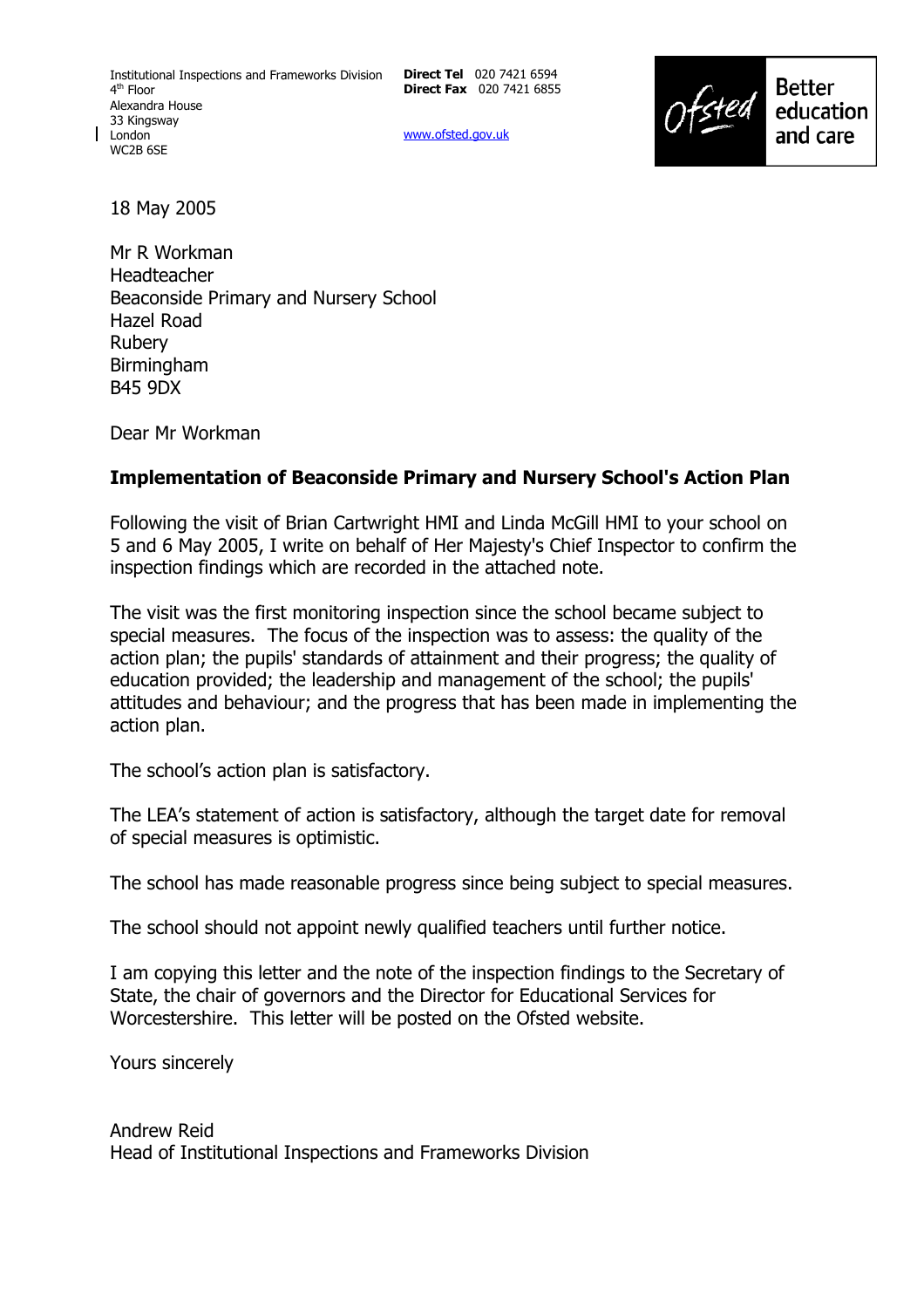

## **IMPLEMENTATION OF BEACONSIDE NURSERY AND PRIMARY SCHOOL'S ACTION PLAN**

## Findings of the first monitoring inspection since the school became subject to special measures

During the visit 15 lessons or parts of lessons, two assemblies and one registration session were inspected. The pupils were observed at break and lunchtimes. Meetings were held with the headteacher, members of the senior management team, two governors and a representative of the LEA. Samples of work were examined and a range of documents was scrutinised. Using this evidence, HMI made the following observations to the headteacher, the deputy headteacher, the chair and vice-chair of governors and a representative of the LEA.

The school's action plan is satisfactory. It addresses the key issues systematically, with a good summary, and appropriately, staff, governors and the LEA have been involved in its production. Clear targets for standards, progress and the times when these should be met would further improve the plan. Too many people or groups are allocated to evaluating progress in some strands of the plan, and some success criteria relate to provision rather than the learning outcome for pupils. The financial cost section contains a significant spend on information and communication technology (£8,000) which is not clearly related to the key issues.

The LEAís statement of action is also satisfactory, and provides a secure basis of support which, if combined effectively with the school's actions, should lead to the removal of special measures within the required timescale. The LEA should consider greater support in resolving the compliance issues, progress against which will be evaluated at the next visit. The target date of May 2006 for removal of special measures comes before some of the schoolís actions are expected to have been completed.

Standards in lessons were generally in line with or higher than national expectations at Key Stage 1, and in line or slightly lower at Key Stage 2; standards were weakest in Year 5, and in science in Year 6 where standards are below national expectations. Progress was satisfactory in lessons where the teaching was at least satisfactory. This is similar to the findings of the section 10 report. Overall, this shows at least satisfactory progress in Key Stage 1, but unsatisfactory progress at Key Stage 2, particularly in the upper years.

The quality of teaching was satisfactory in 13 of the lessons, which at 87 per cent is marginally better than at the previous inspection. There was no poor teaching, nor was the teaching very good or better in any of the lessons; overall, the teaching was satisfactory. The better teaching involved systematic use of the Primary National Strategies to engage all pupils in discussion. In the better lessons, the tasks were well matched to the pupils' needs, there was enough challenge to stimulate good activity and the involvement of all pupils, and classroom assistants contributed significantly to the progress of particular pupils. In weaker lessons, the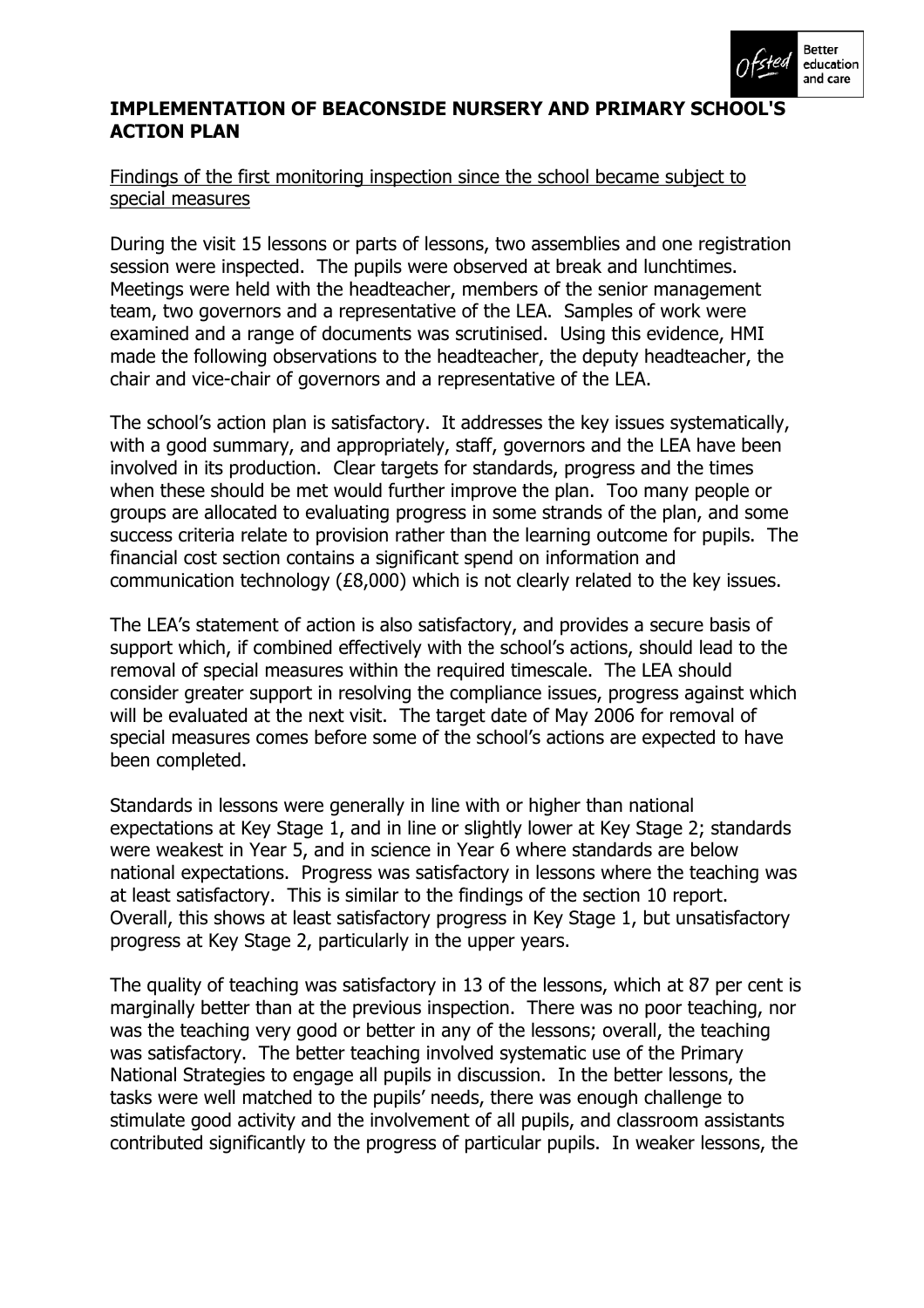

teaching lacked pace, the pupils were not involved in talking with the teacher, the degree of challenge was inappropriate and the pupils were not helped to build on their previous knowledge and skills. Where the teachers did not assess what the pupils were learning as the lesson progressed and did not use assessment data to inform their lesson planning, some pupils were prevented from reaching their potential.

Governors have recognised the issues raised by the inspection and have begun to address them satisfactorily with the help of focused training from the LEA. Recent restructuring and clarification of the role of governors, and a shared commitment to put things right suggests that the correct initial steps to improve accountability have been put in place.

The new headteacher has rapidly established new monitoring practices, resolved some issues relating to the timetable, worked well to include staff and governors in the development of the action plan, and has a clear picture of the school's strengths and weakness. His drive to improve assessment practice is an example of sound progress in resolving key issues. The long-serving deputy headteacher has also responded to new and challenging circumstances and is contributing effectively to building a strong sense of commitment within the staff to improve their practice. Subject leadership, however, remains variable. It is strongest in English and weakest in mathematics.

The LEA has begun a systematic programme of training for subject co-ordinators, which is being sensibly managed via the link adviser. The school is monitoring aspects of teaching and learning well, but needs to ensure this complements LEA and HMI monitoring inspections.

The pupils' attitudes and their behaviour remain very good and are a real strength of the school. In the best lessons, the pupils are keen and anxious to please, work hard, show delight in new learning, and are proud of their achievements. In weaker lessons, attention can wander, although no poor behaviour was observed. The teaching does not always capitalise sufficiently on the pupils' positive attitudes.

Assemblies were calm, well organised events where reflective moments were enjoyed by the school community and parents. They involved pupils very well, and set a good example in terms of moral and social education. Prayers were offered, and a consistent 'values' theme planned into corporate reflections.

The quality of the LEA's support is good, and is well managed through the link adviser. There is a clear programme linked to the school's action plan that will not overload staff. In future, the LEA should ensure that governors receive copies of LEA monitoring reports.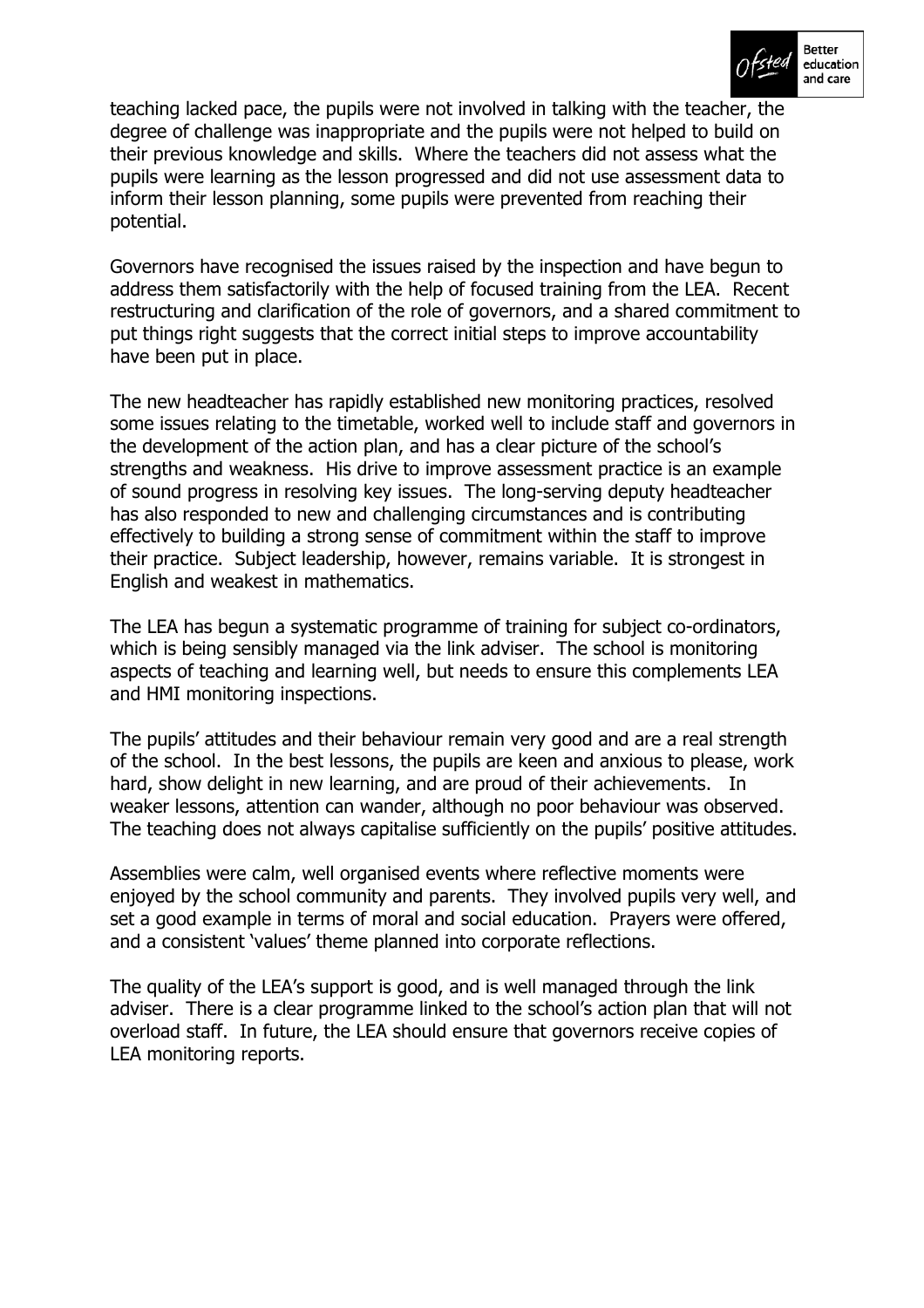

## **Key Issue 1: improve the achievement of pupils in Years 3 to 6 so that standards are raised**

A reasonable start has been made to improving assessment, which forms a major thrust of the school's work towards improving achievement. The pupils' targets have been reviewed and are more challenging, taking into account attainment at the end of the previous year and more realistic expectations of the amount of progress over the year. The teachersí expectations of what the pupils should achieve have been challenged and have risen in response to input from the headteacher and LEA, but there is still some way to go before rigour and challenge in target-setting are firmly established. The school is reasonably confident that the Year 6 pupils will do better in the national tests and will improve on last year's results in English and mathematics.

Specific areas of weakness such as aspects of writing have been identified. Targets for the school, each class and individual pupils have been set in order to improve sentence construction, and a recent moderated evaluation of pieces of writing showed some improvement. It also revealed that standards in writing are significantly lower in the middle years of Key Stage 2. There is little further evidence of improvement in standards, but initiatives are at a relatively early stage of implementation.

The quality of the leadership of subjects and aspects of the school's work is variable, and this is having an impact on the effectiveness of the steps the school is taking on this key issue. Some co-ordinators are strong practitioners who are confident and knowledgeable and have a secure whole-school perspective. Others are less secure in their knowledge of the strengths and weaknesses in teaching, learning and achievement in their subjects, and the steps that need to be taken to tackle pressing issues. Their role in monitoring is under-developed and their accountability for standards in their subjects is not firmly established.

Reasonable progress has been made.

# **Key Issue 2: address the variable quality of teaching to bring it up to the level of the best and improve assessment and its use**

Training for staff to improve the quality of their teaching has been good and timely although as yet the impact is not fully evident in lessons and, for example, there is inconsistent application of the Primary National Strategy. The LEA is providing good resources and personnel in sufficient quantity apart from in science. The school has embarked on systematic work scrutiny; for example, in writing, and is rigorously monitoring the quality of teaching here. Additional teaching support has been provided in Year 6, although it was not clear how effectively the extra teacher support was being used for 'at risk' pupils, and what booster resources are being deployed. There are no evaluation criteria to help the school assess the effectiveness of such an expensive strategy. In the lessons observed, the extra resource was underused. Nevertheless, reasonable progress has been made.